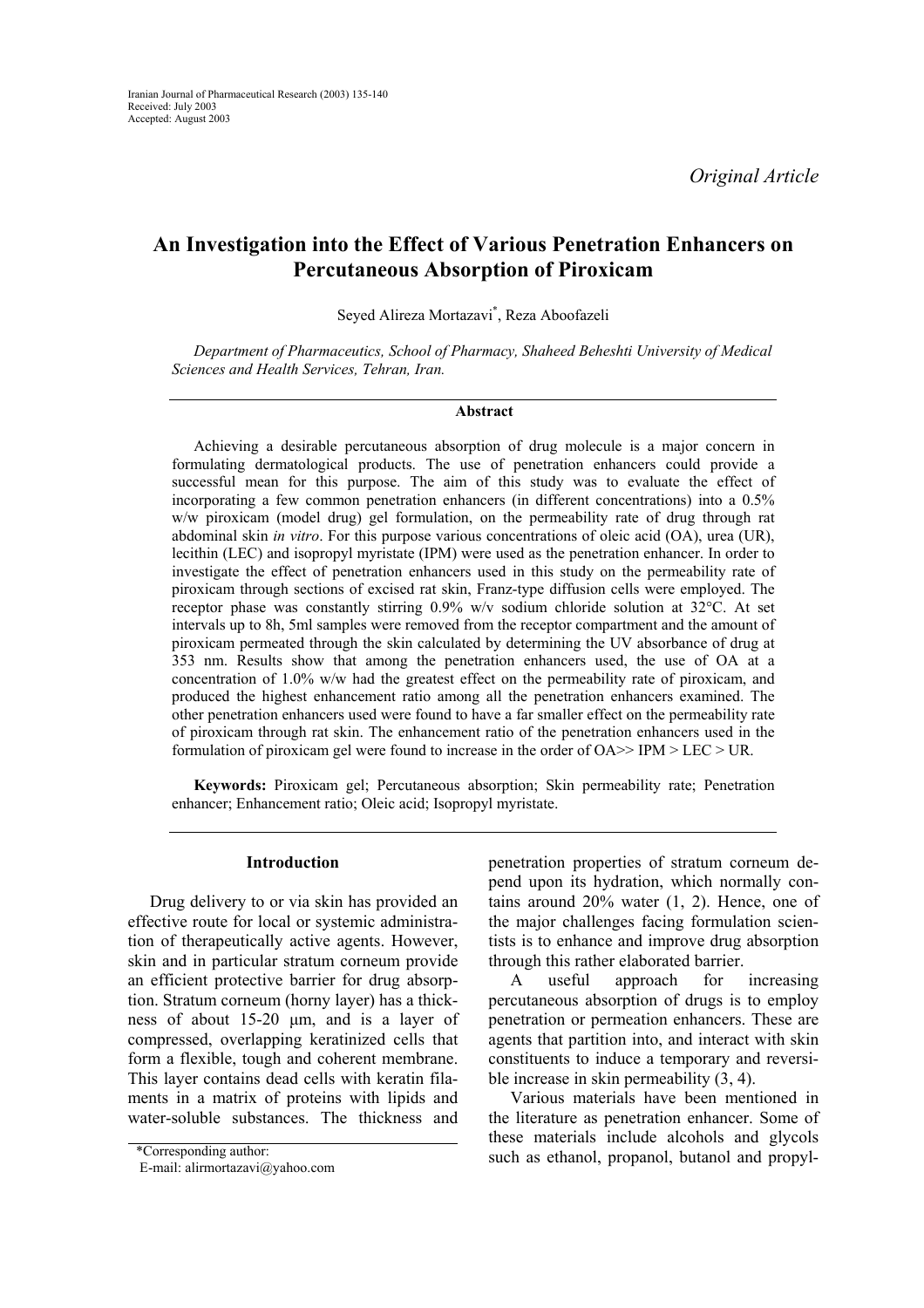ene glycol; alkyl methyl sulfoxides such as dimethyl sulfoxide; pyrrolidones and their derivatives such as N-methyl-2-pyrrolidone; fatty acids and alcohols such as oleic acid, lauric acid, lauryl alcohol and stearic acid; various surfactants such as sodium lauryl sulfate and tween 20; lecithin; azone; urea and its derivatives; isopropyl myristate; and terpenes and terpenoids such as d-limonene and 1, 8-cineole (7-12).

A number of drugs have been investigated for their percutaneous absorption, among which is the non-steroidal anti-inflammatory drug (NSAID) piroxicam, used as the model drug in this study.

In a study by Vincent and co-workers (13) the *in vitro* release efficacy of ketoprofen and piroxicam across human skin was ranked higher than the other NSAIDs tested. In another study several terpenes (thymol, menthone and 1, 8 cineole) were found to increase the flux of piroxicam across skin membrane, when used as passive and iontophoretic skin pretreatment  $(14)$ .

In a recent study surfactants possessing anionic and cationic head groups were found to be more potent than those possessing nonionic head groups in increasing skin conductivity in the presence of ultrasound. Furthermore, for surfactants possessing the same head group, those with 14-carbon tail length were found to be most effective in enhancing skin permeability (15).

Okuyama and co-workers have found that the ethylene oxide chain length of polyoxyethylene nonionic surfactants from 5 to 15, enhanced percutaneous absorption of piroxicam to a greater extent than that of the other chain lengths, when tested invivo in guinea pig (16).

Finally, the use of oleic and linoleic acid as penetration enhancer was found to be effective in enhancing the skin permeation of tenoxicam (17).

The aim of this study was to investigate the effect of various common penetration enhancers, when used in different concentrations, on the percutaneous absorption of piroxicam *in vitro*. Furthermore, the enhancement ratio of these penetration enhancers at different concentrations has been tabulated and contrasted.

# **Experimental**

### **Materials**

Oleic acid, urea, isopropyl myristate, propylene glycol, sodium chloride and sodium lauryl sulfate were all purchased from Merck Chemical Co., Germany. Lecithin (Epikuron 200) was obtained from Lucas Mayer Co., Germany. Reference standard piroxicam powder was a gift from Iran's FDA. Hydroxypropylmethyl cellulose (HPMC) was obtained from Colorcon Ltd., U.K.

# **Methods**

# *Preparation of test gels*

In this study various penetration enhancers were incorporated into a hydroalcoholic gel formulation, prepared based on previous studies and containing 0.5% w/w piroxicam as the active ingredient as well as HPMC and propylene glycol as inactive ingredients, and their effects on the permeability rate of piroxicam through rat skin were evaluated. The penetration enhancers used in this study included oleic acid (OA), urea (UR), lecithin (LEC) and isopropyl myristate (IPM). Various amounts of these penetration enhancers were incorporated into the gel in order to form a uniform formulation. It should also be mentioned that the apparent viscosity of gels containing penetration enhancers used was similar to that of the original piroxicam gel (with no penetration enhancer) and remained almost unchanged. The resulting gels were then used for skin permeation studies.

## *Skin permeation studies*

For the purpose of this study skin from the abdominal area of young male N-marry rats weighing  $250 \pm 30$  g was used. Rats were sacrificed by placing them in an ether saturated desiccator. Next, hairs present within the abdominal area of the animal were carefully cut as short as possible using scissors, without damaging or scratching the skin surface. In the next stage the skin was surgically removed, cleaned from muscle, fat or vasculature and used for experimentation.

Skins prepared were then individually placed in static Franz-type diffusion cells, designed in-house. Fifty milliliters of a 0.9% w/v sodium chloride solution was used as the receptor phase. Excised sections of rat skin were then carefully placed between the donor and receptor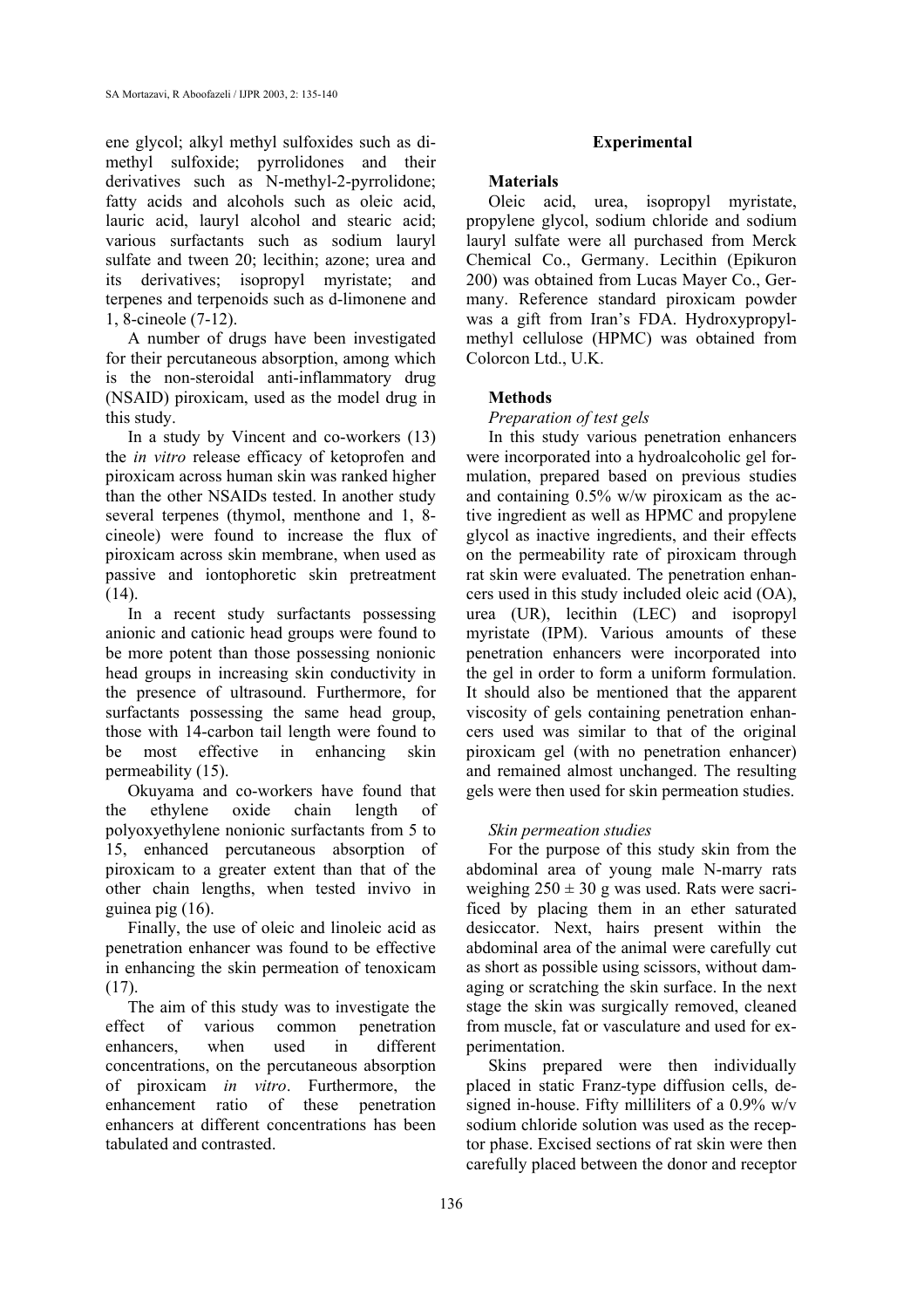compartments of the diffusion cell and firmly stuck in place using a liquid cyanoacrylate adhesive. Assurance was made that the skin is fully in contact with the receptor phase, leaving out any air bubbles. Next, the cell cap was placed on the donor compartment and the areas around the cell cap as well as the withdrawal port (tube) for removing the receptor phase (within the receptor compartment) were tightly closed using parafilm, to avoid contact with the exterior environment. Then, this set up was stored at 4°C for a period of 20-24 h in order to allow complete hydration of the skin. Following this period the receptor phase was completely removed and replaced with fresh 0.9% w/v sodium chloride solution. Next, 300 mg/cm<sup>2</sup> of piroxicam gel were uniformly placed in the donor phase, in contact with the excised section of rat skin. The overall area of skin covered was 6  $\text{cm}^2$ . Finally, the cell cap was again placed over the donor compartment and the areas around the cell cap and the withdrawal port within the receptor compartment were tightly closed with parafilm.

Receptor phase was stirred constantly throughout the experiment and the temperature kept at 32°C. At set intervals of 0.5, 1, 2, 4, 6 and 8 h 5 ml of the receptor phase was removed and immediately replaced by the same volume of 0.9% w/v sodium chloride solution. The amount of piroxicam released into the receptor phase from gel formulations containing various amounts of penetration enhancers was then calculated by determining the UV absorbance of samples removed at set intervals at 353 nm, using a Shimadzu 120-02 UV-Visible spectrophotometer. For this purpose a standard calibration curve of piroxicam powder (reference standard) in 0.9% w/v sodium chloride solution was constructed, which was found to be linear. The equation of the resulting line was "absorbance=-0.002+0.0455 x concentration" (r = 0.99997). By determining the amount of piroxicam released at various time intervals, the cumulative amount of drug released  $(\mu g/cm^2)$ versus time (h) graphs were plotted. Having plotted the graphs, the linear region of each graph, confirming that a steady state diffusion (permeation) of drug molecules through the skin has been reached, was individually determined. The linearity of this region was carefully tested and confirmed in each case, using statistical testing of linear regression. Having confirmed the linearity of this region, the slope of the line (flux) was calculated. The numerical values of slopes were used for comparison and further calculation of other parameters.

### **Results and Discussion**

Passage of drug molecules through the skin could be an important and rather troublesome stage in percutaneous drug delivery. Among the various methods for improving the passage of drug molecules through the skin is the use of penetration enhancers. In this study the effect of various penetration enhancers on the absorption of piroxicam through rat abdominal skin was evaluated. Piroxicam was chosen as a lipophilic model of a drug molecule. It has a molecular weight of 331.35 and an octanol in water partition coefficient of 1.8 (18). It is stated in the literature that highly lipophilic drugs with partition coefficients greater than 2 or 3 tend to remain in the stratum corneum for an extended period of time and hence will not penetrate well into the lower skin layers, and hence their therapeutic effects will be under question (19).

The effect of OA in amounts of 0.3, 1 and 5% w/w within the piroxicam gel on the permeability rate of drug through rat skin is shown in Figure 1. Slopes of the linear regions of all four lines obtained were then calculated as mentioned before. OA is a popular penetration enhancer and penetrates into the stratum corneum and decompresses this layer and hence reduces its' resistance to drug penetration (20). OA can also accumulate within the lipid bilayers of stratum corneum cells and hence increase their flow ability and penetration ability (21). From the results obtained, the presence of 1% OA seems to have the greatest effect on the permeability rate (slope of the lines obtained) of piroxicam. In fact the permeability rate of piroxicam gel containing 1% OA is significantly (one-way analysis of variance,  $P<0.05$ ) greater than the other two concentrations studied. It is speculated that at a 5% OA concentration, presence of a large amount of this fatty acid could slow down the partitioning of piroxicam out of the gel base and stratum corneum, and hence result in the decrease in permeability rate of piroxicam observed.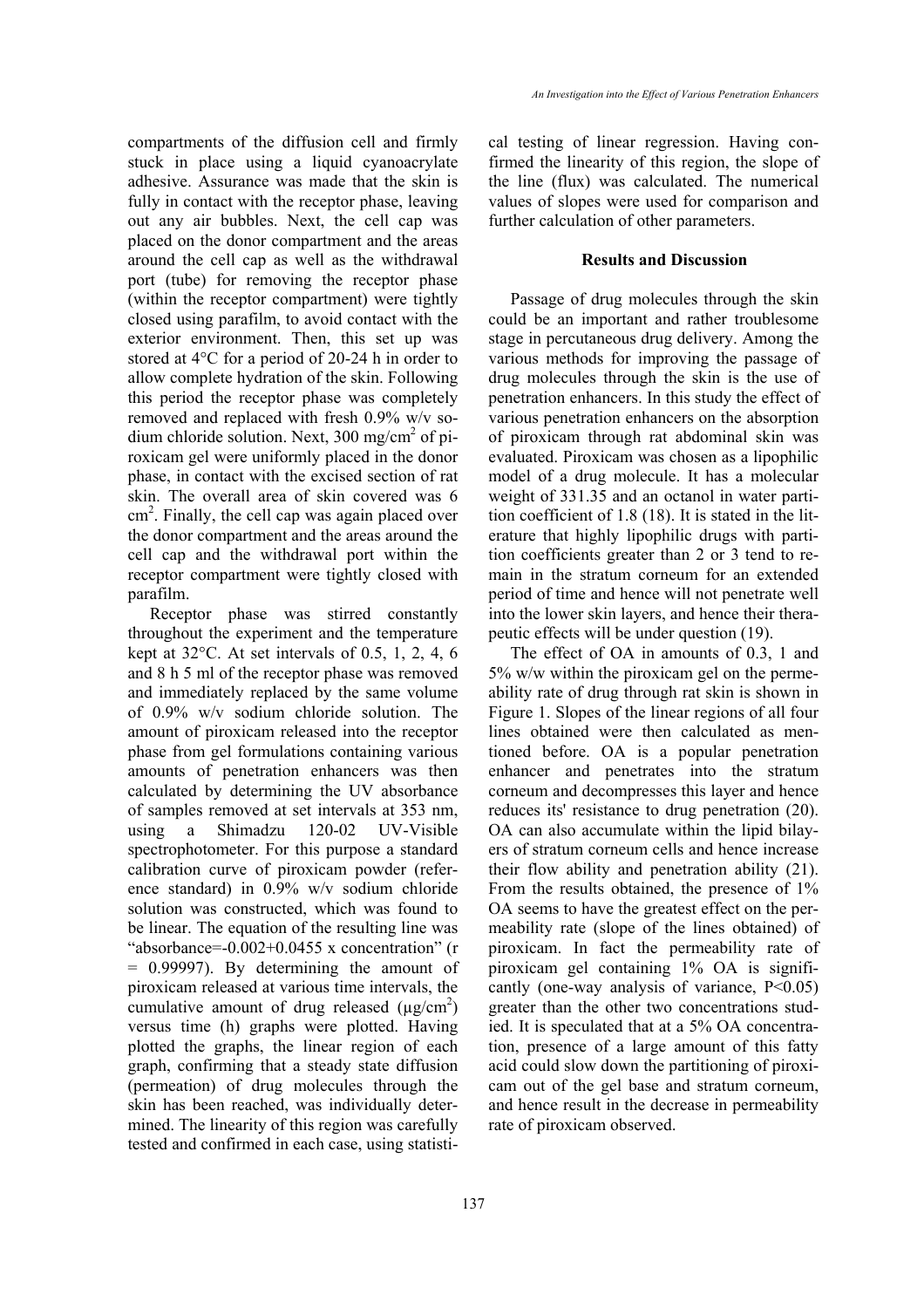

Figure 1. Cumulative amount of piroxicam permeated through sections of excised rat skin at  $32^{\circ}\text{C}$ , from a 0.5%w/w piroxicam gel containing 0.3, 1.0 and 5.0%w/w  $OA (n=3)$ 

Next, the effect of UR in concentrations of 5 and 10% w/w within the gel, on the permeability rate of piroxicam through rat skin, was investigated. Results obtained are shown in Figure 2. The slopes of the linear regions of all three lines were calculated as mentioned earlier. UR is among the amide compounds and is widely used in amounts of around 5-10% in moisturizing creams and topical steroids (20). UR is a hygroscopic compound, which hydrates the stratum corneum and hence improves permeation of drug molecules. By increasing the amount of water present within stratum corneum, this layer swells and even though the passageway of drug molecules gets longer but nevertheless because of the decompression of cells and an increase in the rate of passage of drug molecules, the extent of drug permeation increases (12, 22). When using a concentration of 5% w/w UR in the piroxicam gel, the permeability rate of drug was only found to be slightly more than the gel containing no enhancer. This finding means that at a concentration of 5%w/w, UR only slightly swells and decompresses stratum corneum, but not to a desirable extent in order to allow quick movement of piroxicam molecules across the skin. In contrast, when increasing the amount of UR present within the gel formulation from 5 to  $10\%$  w/w, the permeability rate of piroxicam was found to be significantly (P<0.05, student's t-test) greater than the gel containing only 5% w/w UR. This would mean that a UR concentration of 10% w/w can be effective as a moderate penetration enhancer for increasing the permeability rate of piroxicam. However, nevertheless it should be noted that this study suggests that the permea-



Figure 2. Cumulative amount of piroxicam permeated through sections of excised rat skin at  $32^{\circ}$ C, from a 0.5%w/w piroxicam gel containing 5 and 10%w/w UR (n=3).

tion enhancement ability of UR on piroxicam is greatly less than all OA concentrations used in this study. This is probably due to the fact that UR mainly increases the extent of swelling of stratum corneum and this will be more beneficial for the hydrophilic drugs (8), and to a lesser extent for the lipophilic molecule of piroxicam.

The third penetration enhancer used in this study was LEC. This agent was incorporated within the piroxicam gel at concentrations of 1. 5 and 10% w/w. The results obtained from assessing the effect of this agent on the permeability rate of piroxicam through excised rat skin is shown in Figure 3. Again the linear regions of the curves obtained in Figure 3 were determined as before. LEC or phosphatidyl choline contains fatty acids and has surfactant properties and could affect the lipids of stratum corneum, altering their arrangement and disordering them, hence increasing drug permeation and in particular lipophilic molecules such as piroxicam (23, 24). Results obtained from this study show that at a  $5\%$  w/w LEC concentration, the greatest permeability rate of piroxicam is achieved. However, at a LEC concentration of 10% w/w a significant reduction (P<0.05, student's t-test) in permeability rate of piroxicam through excised rat skin, in comparison with the 5%w/w LEC concentration, was noted. This finding could possibly be due to extensive complex formation between piroxicam and LEC molecules at high LEC concentrations, making the partitioning of piroxicam molecule out of gel base rather difficult, hence reducing the amount of drug molecules permeated through the skin. It should also be noted that the permeation enhancement ability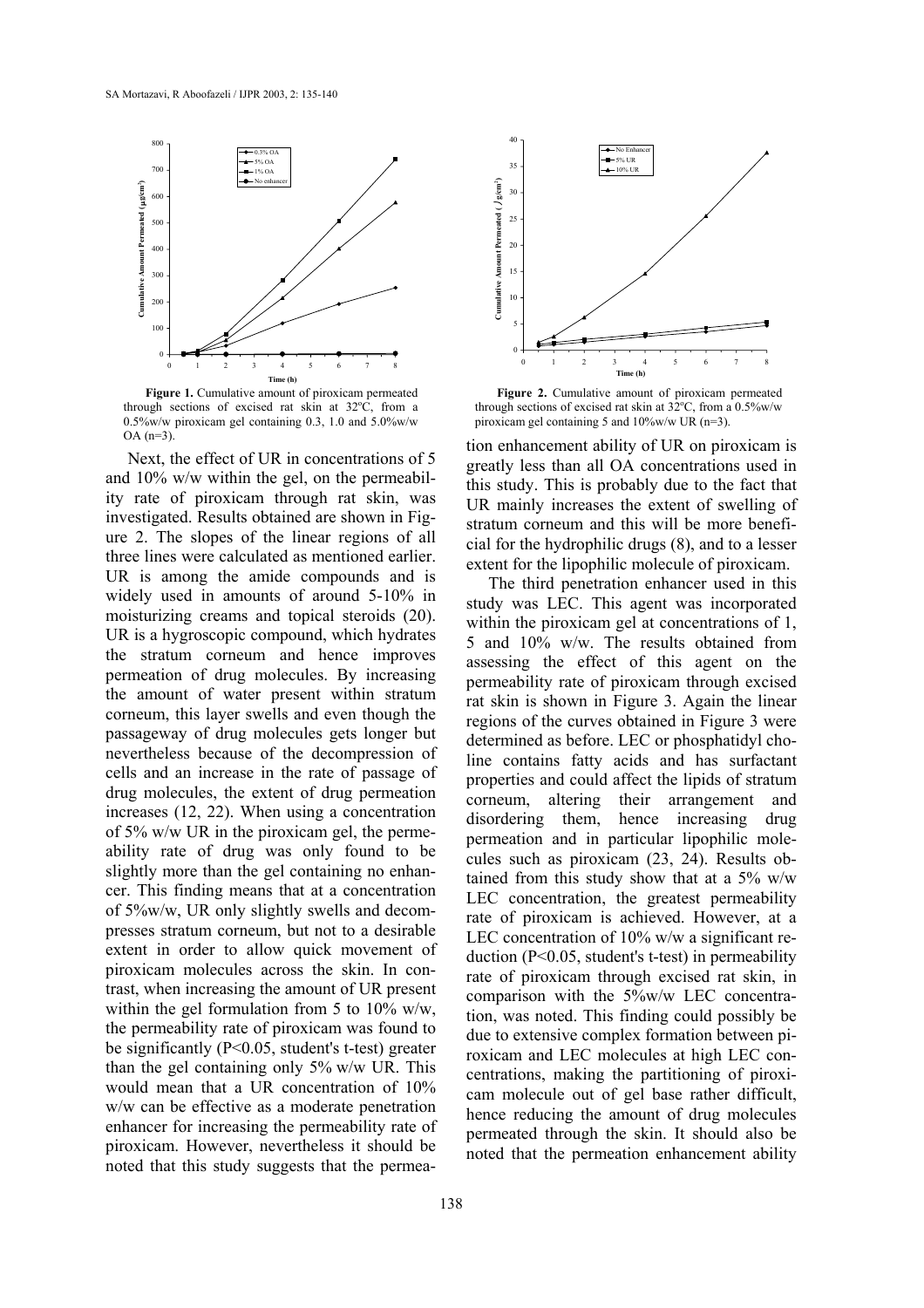

Figure 3. Cumulative amount of piroxicam permeated through sections of excised rat skin at  $32^{\circ}$ C, from a 0.5%w/w piroxicam gel containing 1, 5 and 10%w/w LEC  $(n=3)$ .

of LEC at concentrations of 1 and 5% w/w on piroxicam gel is even though slightly greater than UR (when used at a concentration of 10%w/w), but still greatly less than all OA concentrations used in this study.

The final penetration enhancer evaluated was IPM. This agent was added in concentrations of 5 and 10% w/w to piroxicam gel. Concentrations greater than 10%w/w would not mix well with the gel base and hence the use of IPM was limited up to an amount of 10% w/w in formulation. The results obtained are shown in Figure 4. IPM is an aliphatic ester, which is widely used as a safe penetration enhancer in dermatological formulations. It's mechanism of action is not precisely understood, but it seems that IPM penetrates between the lipid bilayers of stratum corneum and due to its' chain structure, disrupts the order and arrangement of lipid bilayers of stratum corneum and hence improves drug permeation into this layer (25). It should also be noted that IPM has a synergistic effect in the presence of propylene glycol (26), and since propylene glycol is present in this gel formulation, it is expected that its' permeation enhancement effect gets magnified. Results show that the use of IPM at a concentration of 10% w/w has a significantly (P<0.05, student's t-test) greater effect on the permeability rate of piroxicam through excised rat skin than the 5% w/w concentration. In fact it seems that the permeability rate of piroxicam doubles as a result of increasing IPM concentration from 5 to 10% w/w in the formulation. Finally, based on this study the permeation enhancement ability of IPM on piroxicam appears to be greater than UR and LEC, but significantly  $(P<0.05$ , one-



**Figure 4.** Cumulative amount of piroxicam permeated through sections of excised rat skin at  $32^{\circ}$ C, from a 0.5%w/w piroxicam gel containing 5 and 10%w/w IPM  $(n=3)$ .

way analysis of variance) less than all the various concentrations of OA used in this study.

In the final part of this study attempts were made to compare the "enhancement ratio (ER)" of various penetration enhancers used. This is a ratio of permeability coefficient constant  $(k_p)$ following the use of penetration enhancer, divided by the permeability coefficient constant before the use of penetration enhancer  $(k_p \text{ after } /$  $k<sub>p</sub>$  before). The greater the ER, the greater the permeation enhancement ability of penetration enhancer used.

In order to calculate ER of various concentrations of penetration enhancers used, the slope of the accumulative amounts of piroxicam permeated at different time intervals through excised sections of rat skin were calculated from Figures 1-4. This parameter is the permeability rate or flux. Using this parameter  $k_p$  (cm/h) was calculated, based on Fick's first law of diffusion. In here the total amount of drug (piroxicam) present was 9000 µg, since as mentioned earlier 300 mg of a 0.5% w/w piroxicam gel was spread over each cm<sup>2</sup> of skin, and the overall area of skin used for spreading the gel was  $6 \text{ cm}^2$ .

The ER of various concentrations of penetration enhancers used in this study is summarized in Table 1. As can be seen, OA in all concentrations used has the greatest ER among the penetration enhancers examined. In fact, based on this study OA appears to be the best penetration enhancer for increasing the permeability rate of piroxicam. Overall, the addition of OA at a concentration of 1% w/w to the piroxicam gel appears to provide the greatest drug permeability rate and ER. This finding suggests that the type and